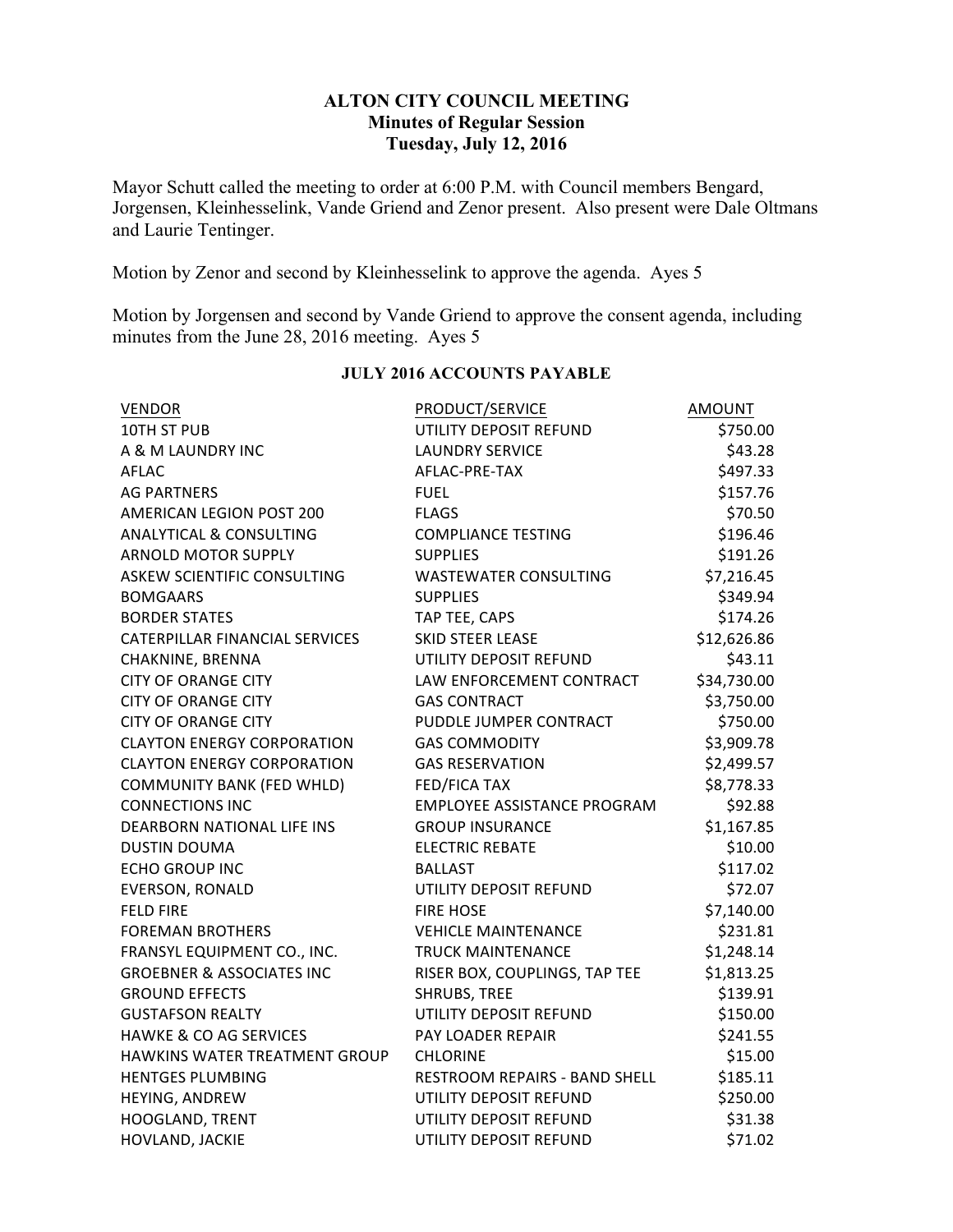| HUBERS PLUMBING, HEATING              | FLUSH VALVES, SANTEEN        | \$1,892.90   |
|---------------------------------------|------------------------------|--------------|
| <b>ICON AG &amp; TURF</b>             | <b>VEHICLE MAINTENANCE</b>   | \$76.27      |
| <b>IOWA ASSN. OF MUNICIPAL UTIL.</b>  | <b>OQ TESTS</b>              | \$20.00      |
| <b>IOWA DEPT OF NATURAL RESOURCES</b> | ANNUAL WATER SUPPLY FEE      | \$144.72     |
| <b>IOWA LEAGUE OF CITIES</b>          | <b>MPA REGISTRATION</b>      | \$185.00     |
| <b>IOWA ONE CALL</b>                  | <b>LOCATES</b>               | \$27.90      |
| <b>IOWA STATE TREASURER</b>           | <b>STATE TAX</b>             | \$1,407.00   |
| <b>IPERS COLLECTIONS</b>              | <b>IPERS</b>                 | \$4,940.74   |
| JEBRO INC                             | $CRS-2$                      | \$633.50     |
| <b>JELLEMA CONSTRUCTION</b>           | STREET REPAIR - 4TH ST       | \$6,943.96   |
| KLAY, VELDHUIZEN, BINDNER, DEJONG     | <b>LEGAL FEES</b>            | \$643.00     |
| <b>KOPETSKYS ACE</b>                  | HELMETS, SUPPLIES            | \$193.85     |
| LAMM, TYLER                           | UTILITY DEPOSIT REFUND       | \$75.23      |
| LANCASTER, SHAWN                      | UTILITY DEPOSIT REFUND       | \$200.00     |
| <b>M&amp;M MORTGAGE</b>               | UTILITY DEPOSIT REFUND       | \$300.00     |
| MID AMERICAN                          | <b>STREET LIGHTS</b>         | \$168.64     |
| MIDWEST FIRE & REPAIR                 | PRESSURE TEST                | \$260.00     |
| <b>MISSOURI RIVER ENERGY SERVICES</b> | <b>ELECTRIC</b>              | \$50,619.87  |
| <b>MUNICIPAL UTIL-BILLS</b>           | <b>UTILITIES</b>             | \$2,274.40   |
| NEAL CHASE LUMBER CO                  | SUPPLIES, EQUIPMENT, POSTAGE | \$1,376.85   |
| <b>NEUTRAL PATH</b>                   | UTILITY DEPOSIT REFUND       | \$350.00     |
| NO STREAKING INC                      | <b>WINDOW CLEANING</b>       | \$83.00      |
| <b>OLDENKAMP KENNELS</b>              | <b>KENNELING</b>             | \$60.00      |
| ONE OFFICE SOLUTION                   | <b>OFFICE SUPPLIES</b>       | \$29.76      |
| ORANGE CITY MUNICIPAL UTILITIES       | <b>BULK WATER</b>            | \$6,835.32   |
| <b>ORANGE CITY SANITATION</b>         | <b>GARBAGE HAULING</b>       | \$6,339.00   |
| ORBAN, TINA                           | UTILITY DEPOSIT REFUND       | \$31.69      |
| PAYROLL                               | PAYROLL CHECKS ON 6/30/2016  | \$30,037.29  |
| PIZZA RANCH                           | <b>MEETING EXPENSE</b>       | \$28.98      |
| <b>RANDY'S IRON WORKS</b>             | <b>ADAPTOR</b>               | \$15.77      |
| REUTER, SARA                          | UTILITY DEPOSIT REFUND       | \$200.00     |
| ROSENBOOM, DARIN                      | UTILITY DEPOSIT REFUND       | \$50.00      |
| <b>RW LYALL</b>                       | <b>GAS RISERS</b>            | \$1,207.95   |
| SANITATION PRODUCTS, INC              | <b>GUTTER BROOM</b>          | \$135.00     |
| SIOUX COMMERCIAL SWEEPING INC         | <b>STREET PAINTING</b>       | \$1,354.45   |
| SIOUX COUNTY RECORDER                 | <b>RECORDING FEES</b>        | \$42.00      |
| SIOUXLAND PRESS                       | <b>PUBLICATIONS</b>          | \$219.25     |
| SPIREWORKS CREATIVE                   | <b>WEBSITE MANAGEMENT</b>    | \$200.00     |
| TREASURER - STATE OF IOWA             | <b>SALES TAX</b>             | \$3,257.00   |
| TRITECH EMERGENCY SYSTEMS INC         | <b>RESCUE BILLING</b>        | \$27.50      |
| U S CELLULAR                          | <b>CELL PHONES</b>           | \$313.40     |
| <b>US POSTMASTER</b>                  | <b>POSTAGE</b>               | \$500.00     |
| <b>USA BLUE BOOK</b>                  | PH TESTER                    | \$139.52     |
| UTILITY EQUIPMENT CO.                 | <b>RISERS</b>                | \$1,403.22   |
| <b>VECTOR</b>                         | <b>DUES</b>                  | \$500.00     |
| <b>VISA</b>                           | SUPPLIES, TRAVEL, POSTAGE    | \$810.12     |
| WELLMARK BLUE CROSS/BLUE SHIELD       | <b>GROUP INSURANCE</b>       | \$7,189.12   |
| <b>WEST IOWA TELEPHONE</b>            | TELEPHONE, INTERNET, FAX     | \$807.82     |
| WRIGHT, ASHLEY                        | UTILITY DEPOSIT REFUND       | \$22.69      |
|                                       | TOTAL ACCOUNTS PAYABLE       | \$224,285.56 |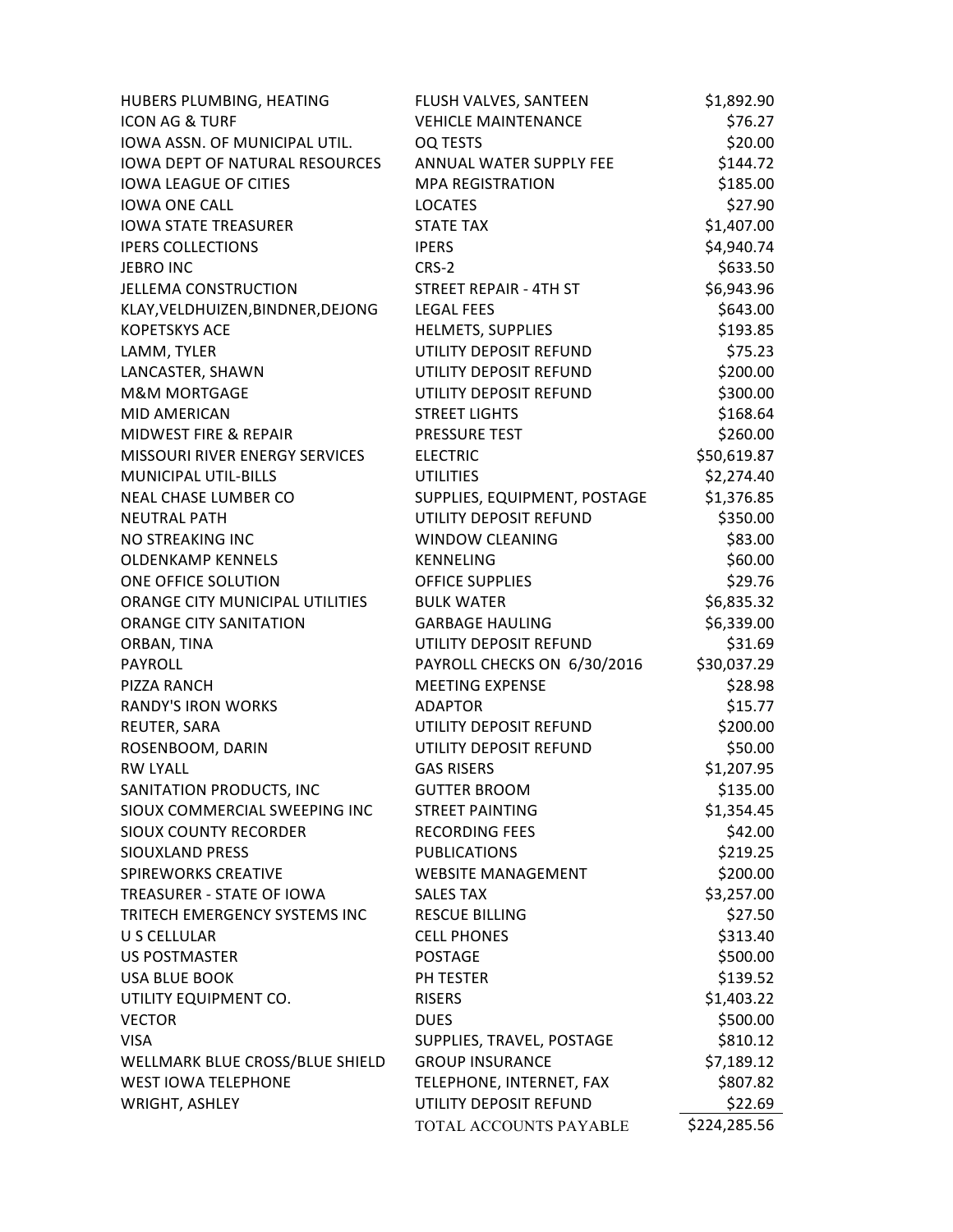#### **NOT TO EXCEED \$1,100,000 G.O. CAPITAL LOAN NOTES:**

#### **RESOLUTION 16-35 "RESOLUTION DIRECTING THE ACCEPTANCE OF A PROPOSAL TO PURCHASE \$1,100,000 (DOLLAR AMOUNT SUBJECT TO CHANGE) GENERAL OBLIGATION CAPITAL LOAN NOTES, SERIES 2016"** was introduced and moved for adoption by Council Member Bengard. Zenor seconded the motion to adopt.

Upon roll call vote, the following was recorded: Ayes: Bengard, Jorgensen, Kleinhesselink, Vande Griend, Zenor Nays: None

Whereupon the Mayor declared the Resolution duly adopted.

**WEBSITE:** Oltmans & Jorgensen met and reviewed renewing the City's contract with Spireworks for website management. It was the recommendation of Oltmans & Jorgensen to renew contract for another year.

Motion by Zenor and second by Kleinhesselink to renew contract with Spireworks Creative for website management. Ayes 5

**UTILITIES:** The City received a revised contract from WAPA. It was the recommendation of Missouri River Energy Services to execute the agreement.

Motion by Bengard and second by Vande Griend to approve the Revised WAPA Contract. Ayes 5

### **STORM WATER UTILITY:**

# **ORDINANCE 729 "AN ORDINANCE TO AMEND THE CODE OF ORDINANCES FOR THE CITY OF ALTON, IOWA BY ESTABLISHING A STORMWATER MANAGEMENT UTILITY"**

was introduced and moved for adoption by Council Member Jorgensen. Kleinhesselink seconded the motion. The Mayor put the question upon the motion, and the roll being called, the vote thereon was as follows:

Ayes: Bengard, Jorgensen, Kleinhesselink, Vande Griend, Zenor Nays: None

Whereupon the Mayor declared the motion carried and said proposed ordinance was given second vote for passage and placed on file before the Council for the third and final time.

**STREETS:** It was the consensus of the Council to have the Street Committee meet again to review streets and determine a definitive course of action.

#### **BOARDS AND COMMISSIONS:**

Motion by Kleinhesselink and second by Zenor to approve the Mayor's appointments as follows:

Jerry Langel: Chair Board of Adjustment Tim Mousel: Board of Adjustment Bill Meyers: Planning & Zoning Commission Gerald DeJong: Planning & Zoning Commission Buce Jellema: Economic Development Commission Ed Grotenhuis: Economic Development Commission Scott Bonestroo: Recreation Board Jennifer Probst: Vice President Library Board